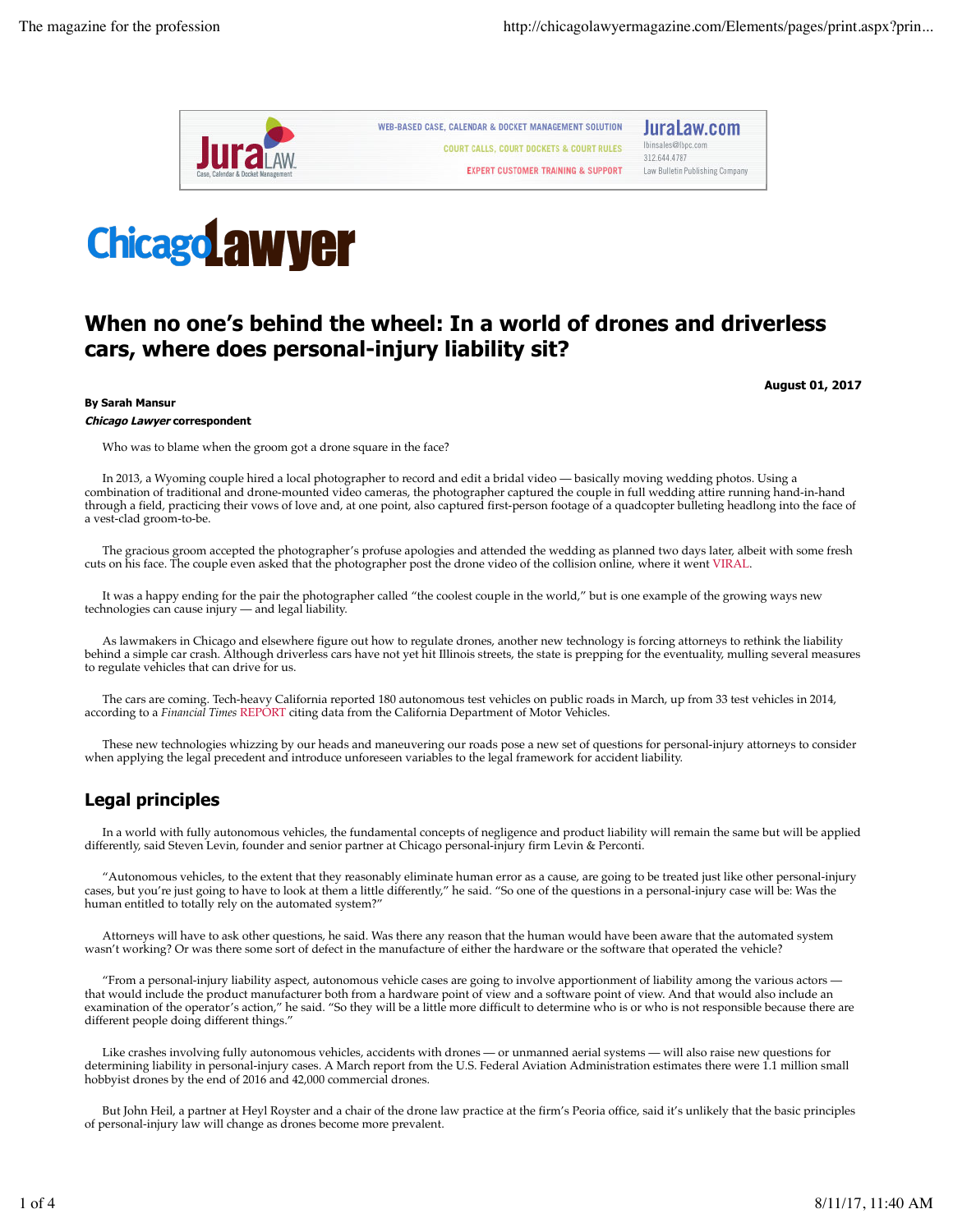"Whether you get hit on the head with a baseball or a drone, you are still getting hit on the head. So I don't think the fundamentals of what personal-injury attorneys know is going to necessarily change," Heil said. "What is going to change is the way in which certain occurrences happen and the variables that will have to be studied in one of those cases."

Charles L. Mudd Jr., owner and principal attorney at Mudd Law, said the responsibility for controlling many of these potential variables that could cause injury to a person, animal or property would fall to the drone operator rather than the manufacturer.

"Yes, there are issues with the hardware and software that might cause the drone to go awry and cause injury, but the majority of these issues are going to be with the operator and making the right decisions," Mudd said. "It's not only just knowing how to fly it and not ramming it into someone but also knowing when not to fly the drone at all, when weather is bad or there's too many people or lacking the line of sight. All of that is the [responsibility of the] operator."

## **Drones' legal landscape**

In November 2015, Chicago became the first major city to enact policies regulating drones.

The Chicago ordinance prohibits drones from flying higher than 400 feet, outside the operator's line of sight or between 8 p.m. and 8 a.m. It also bans drones from flying within 5 miles of the city's airports or above schools, hospitals, churches and outdoor stadiums as well as property not owned by the drone operator.

Similarly, the state has gotten into the game.

Two years ago, Illinois created the Unmanned Aerial System Oversight Task Force "to study and make recommendations for the operation, usage and regulation of" drones. But the General Assembly has not passed legislation since then to govern commercial or recreational drone use.

The Freedom From Drone Surveillance Act, which became state law in 2014, restricts the use of drones by state law enforcement agencies, except in certain situations.

For example, drones can be used to counter the high risk of a terrorist attack based on credible intelligence. Law enforcement can also use drones in an attempt to locate a missing person or if they obtain a search warrant.

In the 100th General Assembly, Illinois lawmakers introduced two bills establishing penalties for illegal drone operations — one dealing with privacy and the other involving trespassing.

House Bill 3906 would make it a criminal offense if a drone is used to video- or audio-record someone at home without his or her consent, and if the drone is used in "a manner that … invades the other person's reasonable expectation of privacy."

The offense would be a Class A misdemeanor, unless the video or audio is disseminated, which would raise the penalty to a Class 3 felony.

House Bill 3838 would create a new offense called "criminal trespass to a critical infrastructure facility."

A person would commit this offense if he or she uses a drone over a "critical infrastructure facility at an altitude not higher than 400 feet above ground level" or allows a drone "to make contact with a critical infrastructure facility, including any person or object on the premises of or within the facility," with some exceptions. A violation would be a Class A misdemeanor.

Both HB 3906 and HB 3838 have been stalled in the House Rules Committee since March.

At least 40 states have put regulations in place for commercial drone use in addition to rules existing at the national level.

The Federal Aviation Administration implemented the first operational rules last year for commercial drones weighing less than 55 pounds. The FAA rules, among other standards, require drone pilots to keep an unmanned aircraft within a visual line of sight.

Mudd said he anticipates commercial drone operators, who are seeking an exemption to the line-of-sight rule, may be motivated to operate with a higher sense of responsibility than recreational drone pilots.

He predicts any injuries occurring would make the FAA less likely to provide exemptions around line-of-sight requirements. Further, legislators are more concerned about and restrictive of drone use in public spaces like parks.

"The commercial space, I think, is going to be less prone to personal-injury incidents than the amateur drone operations," Mudd said.

## **Controlling driverless cars**

As of June, 18 states have passed laws to implement rules for autonomous vehicles, according to the National Conference of State Legislators.

Meanwhile legislators in Illinois have proposed at least five bills regarding driverless cars. None, however, have yet to become law.

House Bill 791 would prevent a local government from passing an ordinance that prohibits the use of cars with an "automated driving system" on its roadways.

The bill defines these cars with an "automated driving system" as a "vehicle equipped with … hardware and software that are collectively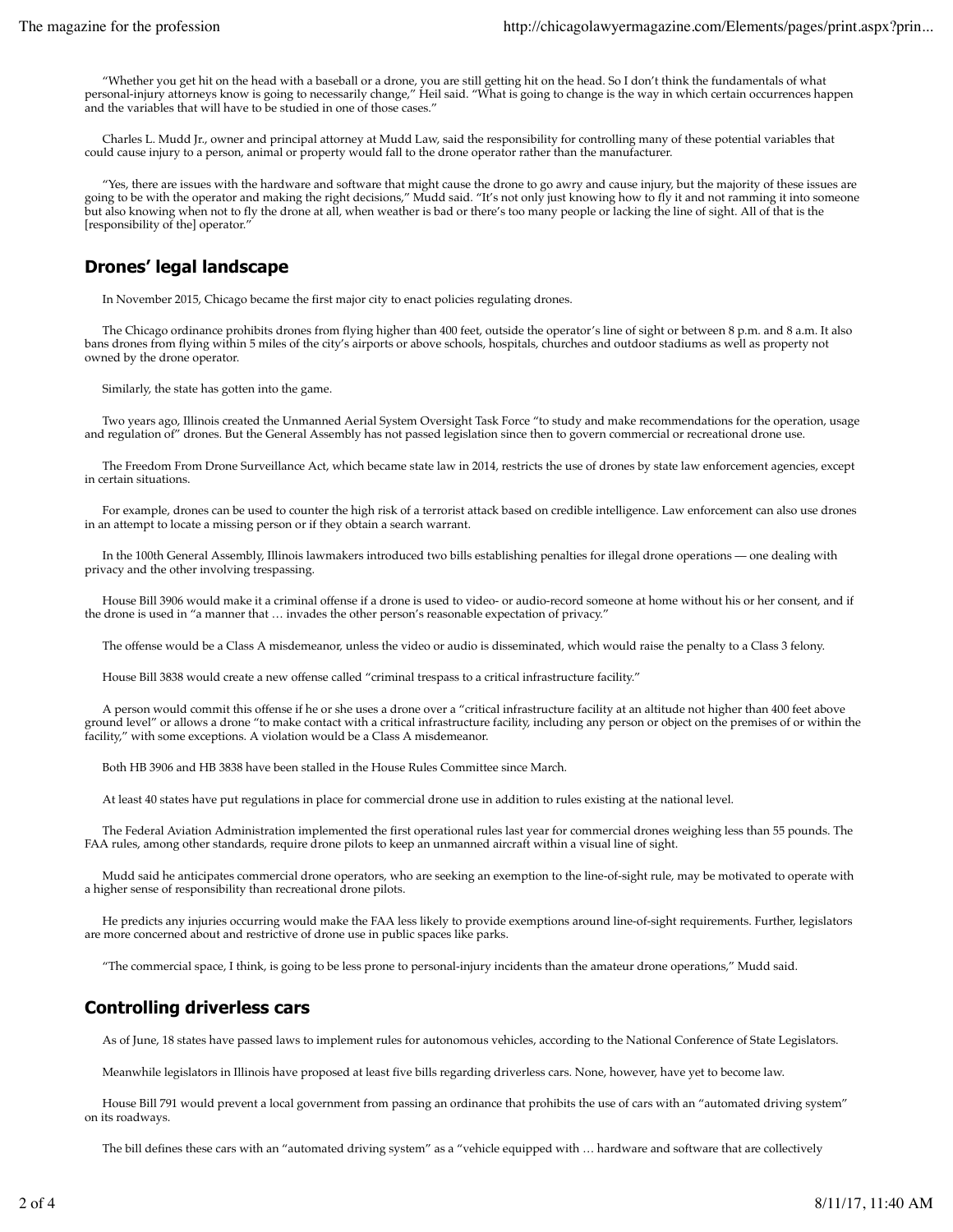capable of performing the entire dynamic driving task on a sustained basis … "

The measure passed unanimously by both chambers and, as of July, awaits Gov. Bruce Rauner's signature.

Another proposal, House Bill 2747, would create the Safe Autonomous Vehicle Act. Under this bill, a fully autonomous vehicle can drive on state highways, regardless of whether a human is physically present.

The bill states that accident liability involving a fully autonomous vehicle will "be determined under existing product-liability law or commonlaw negligence principles."

The measure has been stalled in the Rules Committee since late April. Three other pieces of legislation relating to autonomous vehicles — HB 2997, HB 4050 and SB 1432 — have likewise been inching through the Statehouse since spring.

Jonathan Rosenfeld of Rosenfeld Injury Lawyers said laws governing autonomous vehicles are important in terms of shaping human behavior.

"If you do not have laws that are specific to driverless cars, you have a very gray area where people really don't know how to act or how to behave and it poses a danger really to everyone," he said.

In response to technological advances in vehicle automation, the National Highway Traffic Safety Administration issued nonbinding guidance on the subject last September.

The guidance focused on important areas that manufacturers and other entities should consider when designing, testing and deploying fully automated vehicles.

The guidance defines levels of automation on a scale from Level 0 to Level 5, where at Level 0 "the human driver does everything" and at Level 5 "the automated system can perform all driving tasks, under all conditions that a human driver could perform them."

#### **Fewer car crash cases**

A 2016 study by the National Highway Traffic Safety Administration found that human error is the critical factor in roughly 94 percent of all car crashes.

If autonomous vehicles are able to largely eliminate human error, which is the major cause of car accidents, we can expect both fewer collisions and personal-injury cases that would have resulted, or so goes the reasoning.

In a hypothetical fully autonomous world, Levin & Perconti's Levin said, there will be significantly fewer collisions but those that do occur will be more complicated to investigate and litigate because they will involve product liability as opposed to human error.

"It's much harder showing product liability, much more expensive and more difficult to show product-liability-type defects than it is to analyze human error," he said.

In today's world, Levin said, humans are pretty well trained to assess fault in collisions involving human error.

But, he said, autonomous vehicle collisions resulting from a product defect will require an expert to secure the product, analyze it and determine the source of the defect, which could become a costly and time-consuming process in routine car accident cases.

"It's very expensive," Levin said. "You need time, money and experts. And oftentimes, it is inconclusive because maybe the collision itself so damaged the vehicles involved that it's hard to reconstruct it."

Some personal-injury attorneys, like Ken Apicella, said we should expect to see fewer collisions when fully automated cars take over the roads. But he does not anticipate the phenomenon will become the nail in the coffin for personal-injury cases.

"I think the laws are going to evolve and this area of practice is going to have to evolve with it," said Apicella, a founding partner of Drost, Gilbert, Andrew and Apicella. "I don't foresee the inception of driverless cars being the end of personal-injury cases because I don't think you can program for every possible contingency that's out there. And just like everything else, there is going to be some trial and error."

But others, like Rosenfeld of Rosenfeld Injury Lawyers, say the safety of fully automated vehicles could make those types of personal-injury cases close to extinct.

"I don't think there's any doubt that the driverless cars are significantly more safe and less accident-prone than any type of vehicle that's operated by a human being," he said. "As a consequence, I think we're going to see a drastic reduction in the number of accidents involving all types of motor vehicles."

He said litigation of personal-injury cases will "slowly decline and ultimately probably come close to dying off at some point in the future."

Still, Rosenfeld said the technology is a long way from fully automated vehicles that require no human intervention.

"I just think that any attorney who thinks that motor vehicle cases are just going to go on indefinitely, in terms of the stream of business, they need a wake-up call because I think we are going to see a real reduction in the number of these cases."